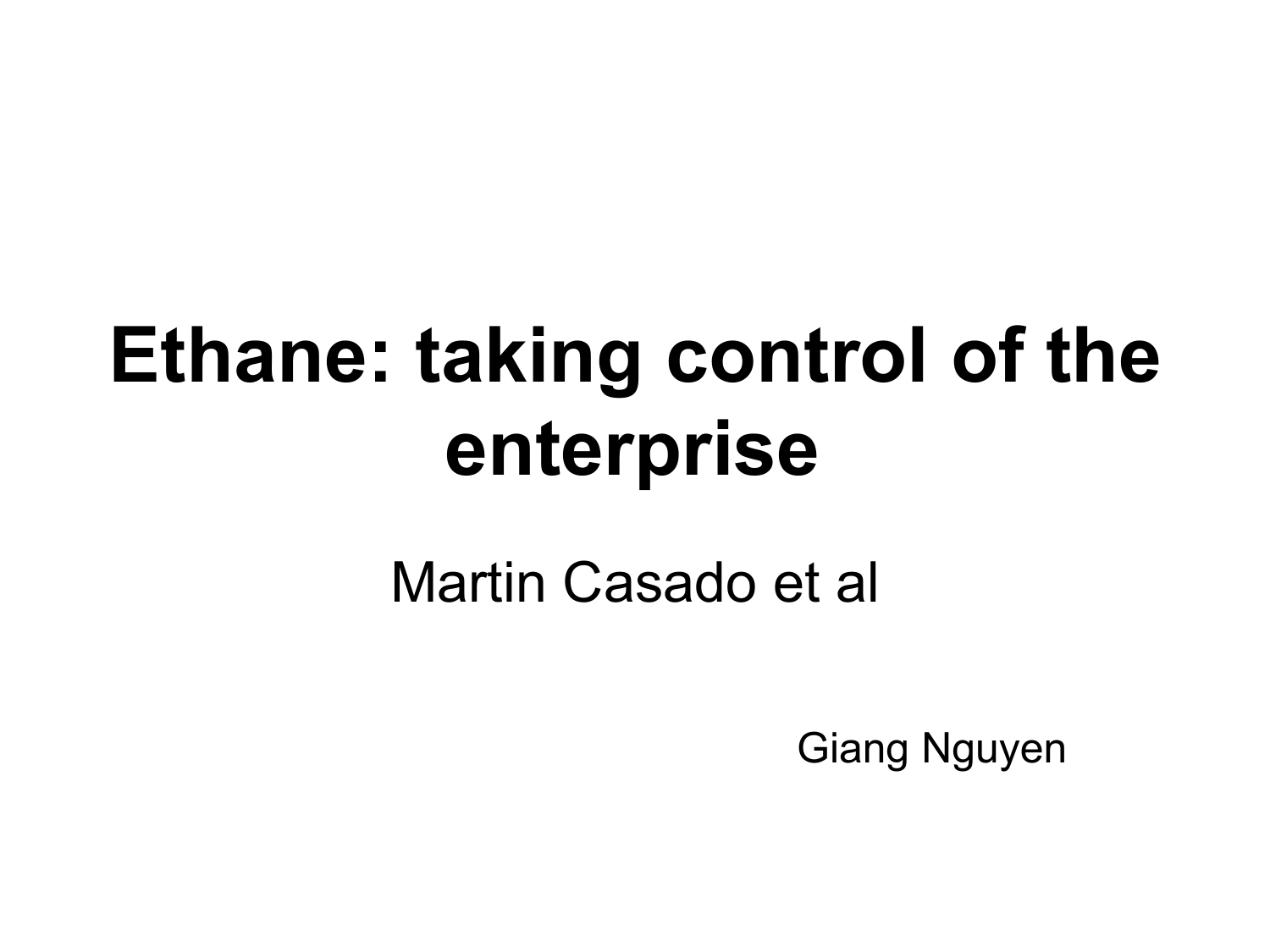## Motivation

- Enterprise networks are large, and complex, and management is distributed.
- Requires substantial manual configuration. Kerravala (Yankee Group 2002):
	- 62% of network downtime in multi-vendor networks comes from human-error.
	- 80% of IT budget on maintenance and operations.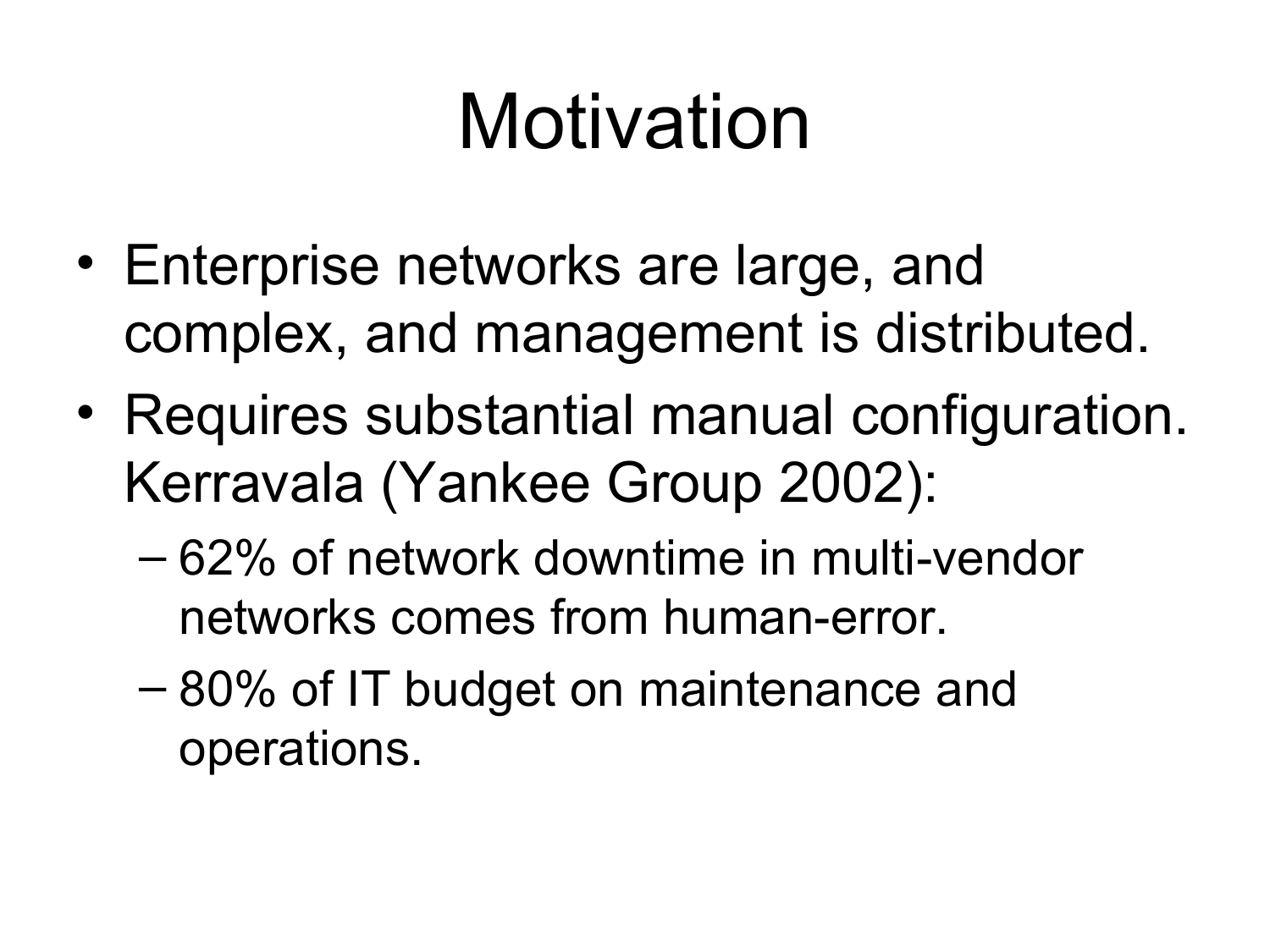# Motivation (cont)

- Current approaches:
	- Insert middleboxes at network choke points:
		- Problem: traffic might accidentally or is maliciously diverted around the middleboxes
	- Introduce tools/additional protocols/layers:
		- Hide the issue instead of fixing it.
		- Additional complexity (e.g., managing the mgmt tools)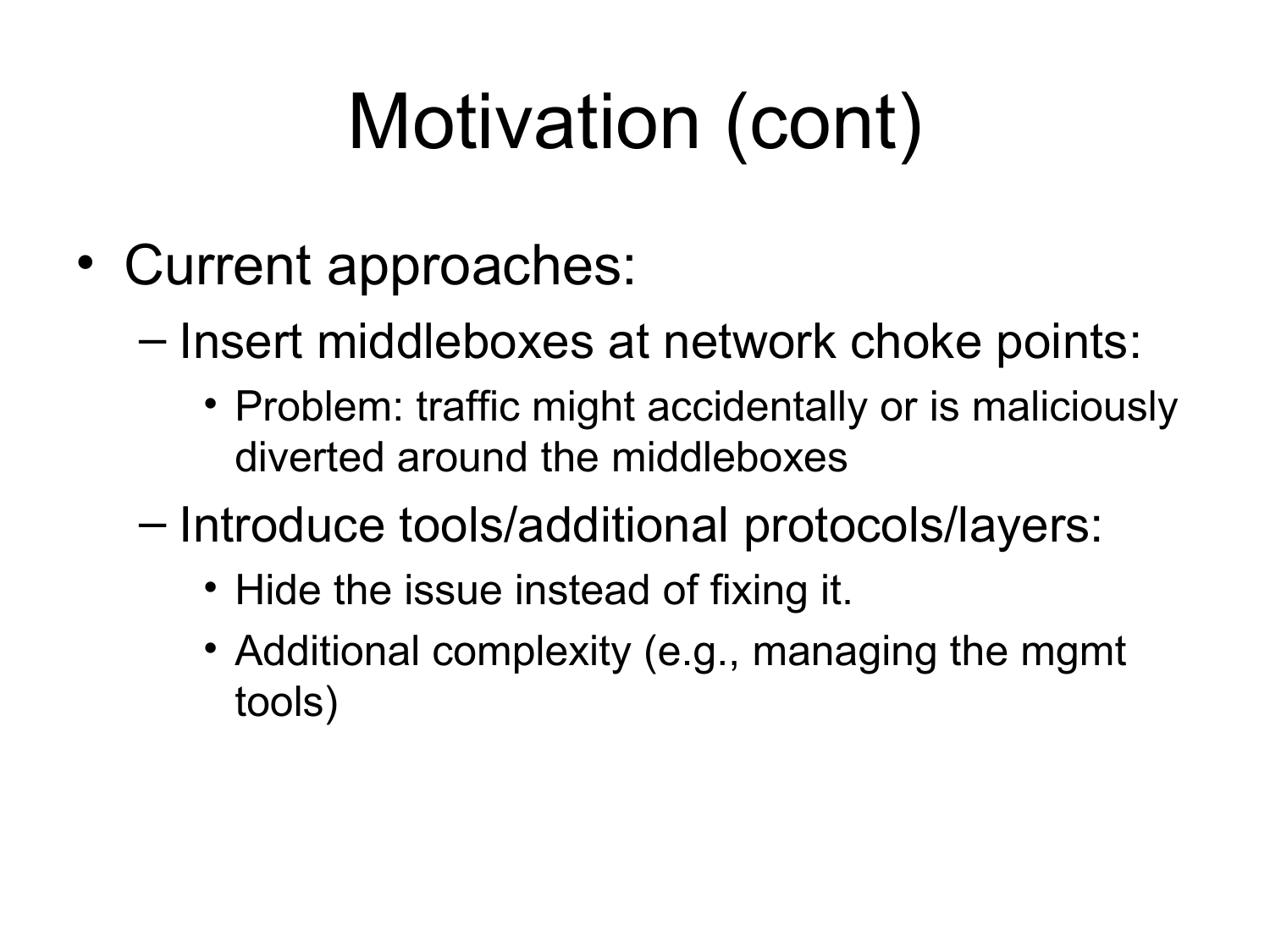# Motivation (cont)

- *"How could we change the enterprise network architecture to make it more manageable?"*
	- 1. "The network should be governed by policies declared over high-level names."
	- 2. "Policy should determine the path that packets follow."
	- 3. "The network should enforce a strong binding between a packet and its origin."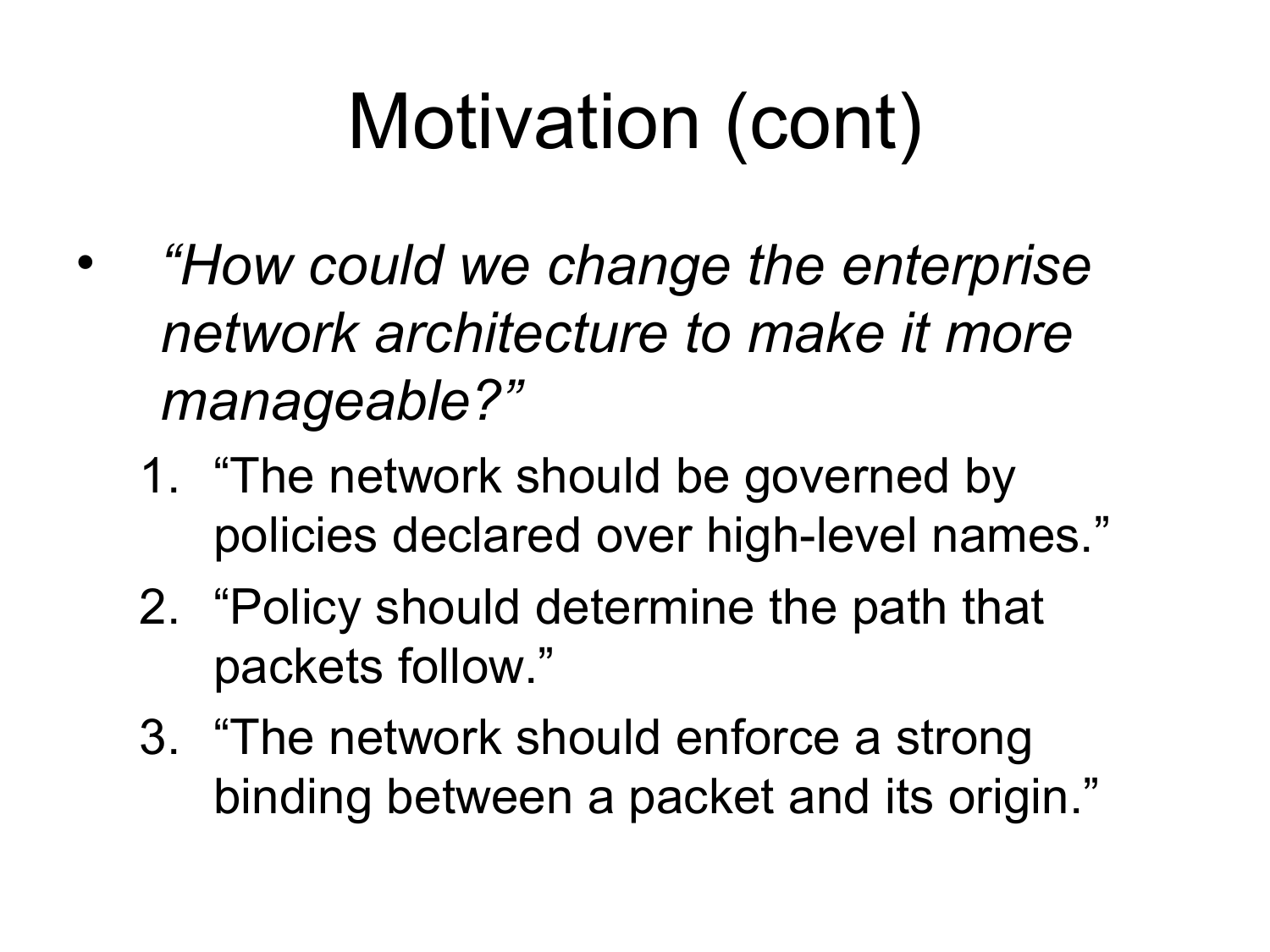## Ethane design overview

- 1. Central controller
	- Has a global network policy and topology view.
	- From configured rules, decides whether each flow is allowed and how it is routed.
- 2. Ethane switches
	- Contains simple flow tables.
	- All packets not from known flows are forwarded to controller for decision on "action."
	- If allowed, then added to flow table and subsequent packets from same flow are forwarded without consulting controller.
- 3. Names and policy language
	- All users, hosts, switches, protocols etc have names, that are used when writing rules for the controller.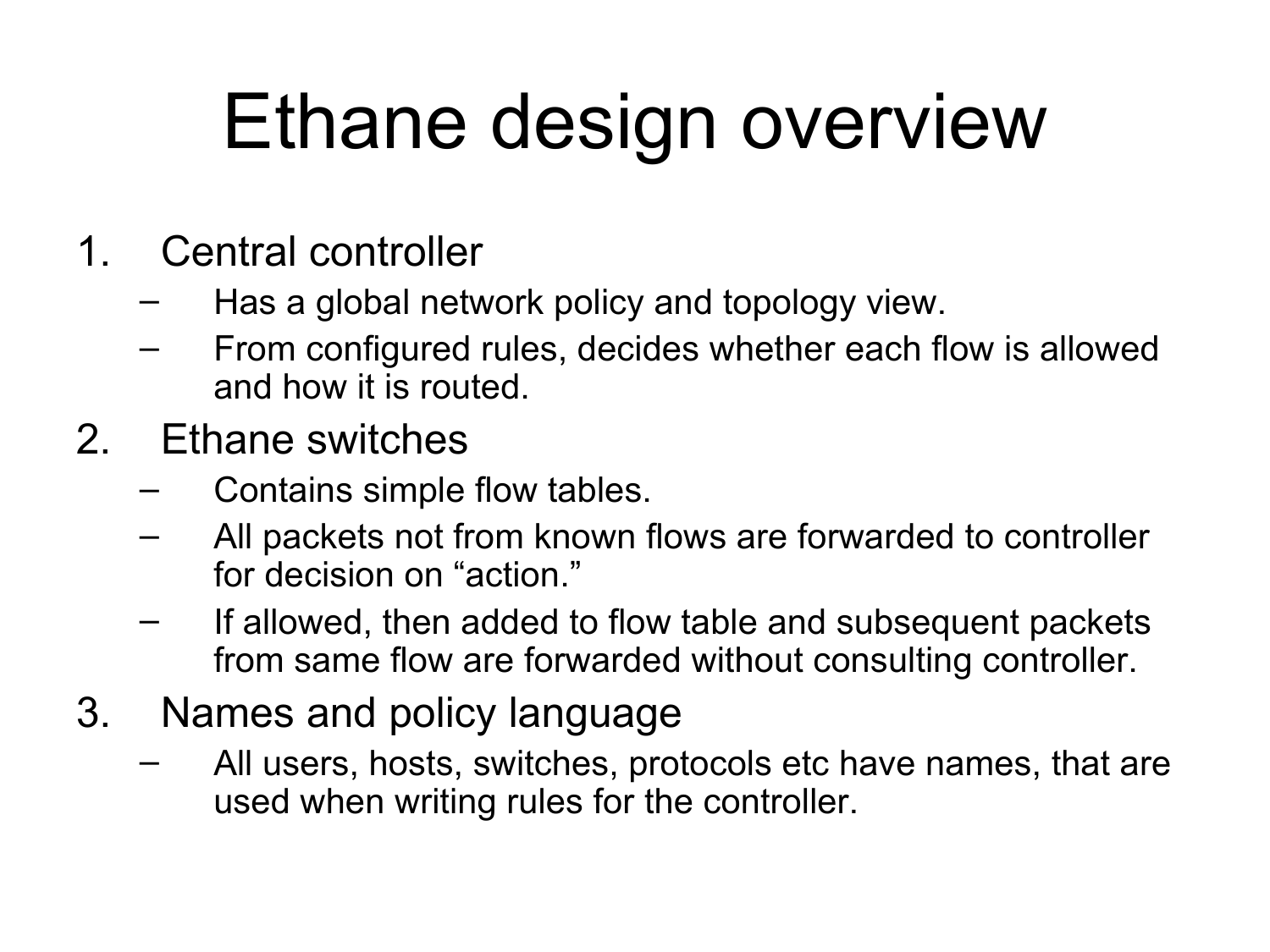#### Example deployment

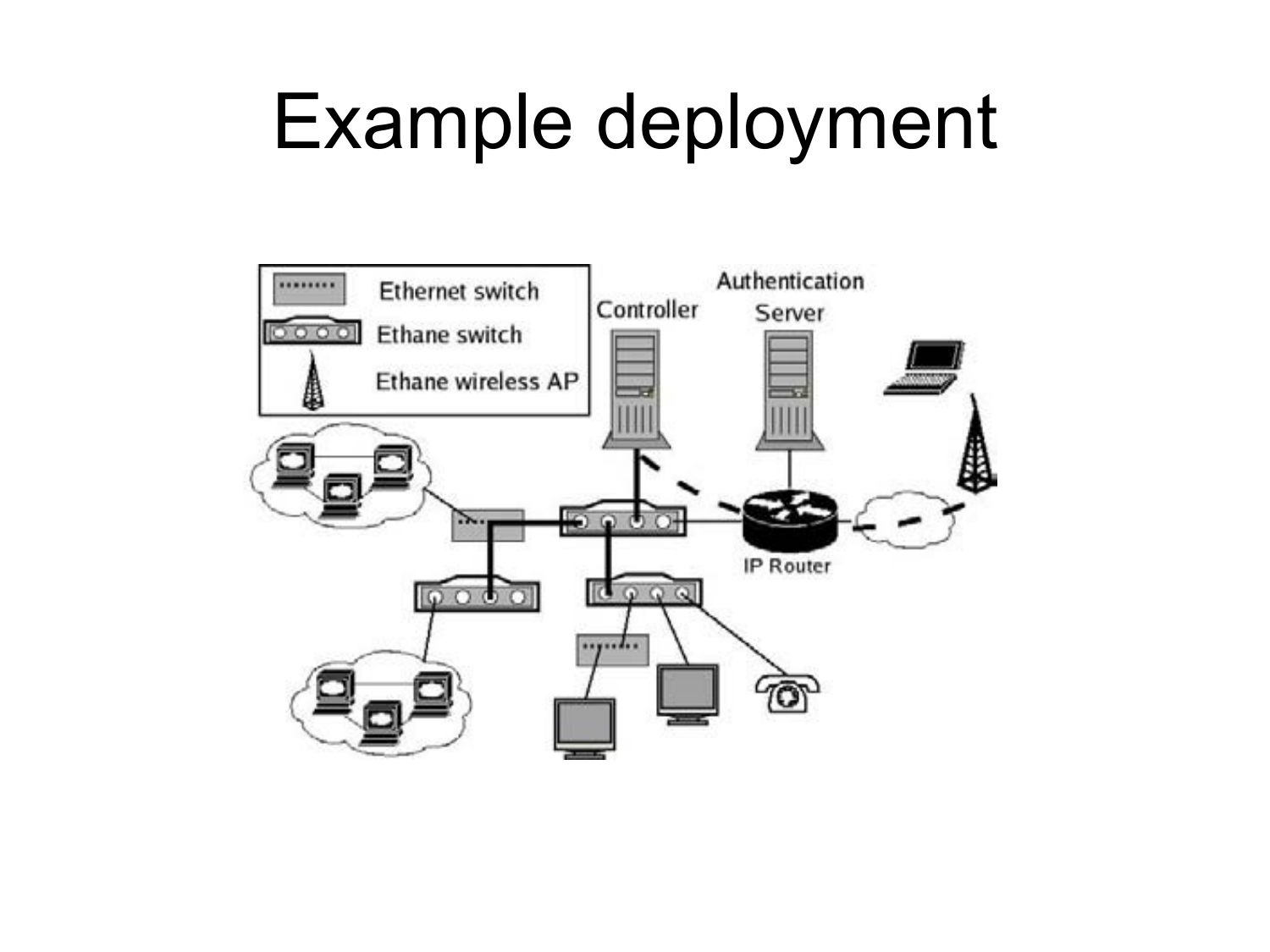#### 5 basic activities in an Ethane network

- 1. Registration:
	- All switches, hosts, and users register with the controller.
- 2. Bootstrapping:
	- Switches maintain secure channels with controller.
	- Minimum spanning tree (MST) rooted at controller.
- 3. Authentication:
	- A host joining the network is redirected by switch to the controller for authentication (by MAC) when it does DHCP. Controller records bindings host->IP, IP->MAC, MAC->switch port.
	- User is authenticated (e.g. password) via browser. Controller records binding user->host.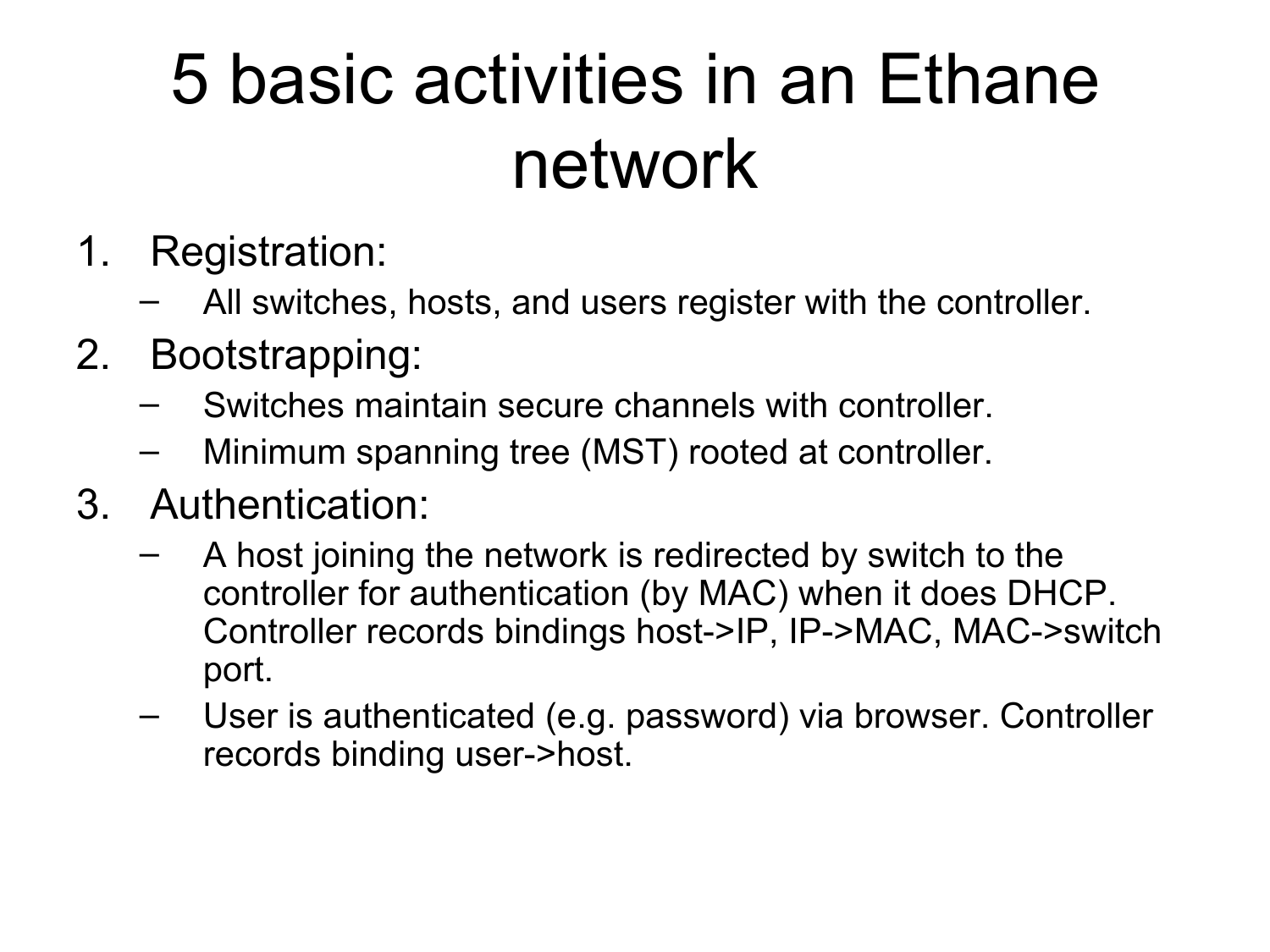#### 5 basic activities in an Ethane network (cont)

- 1. Flow setup:
	- UserA initiates connection to userB.
	- Switch1 has no matching entry in flow table -> forwards to controller.
	- If controller accepts, computes path and updates all switches along path.
- 2. Forwarding:
	- Controller sends packet back to switch1, which forwards it and adds new entry in table to allow subsequent packets from this flow without asking the controller.

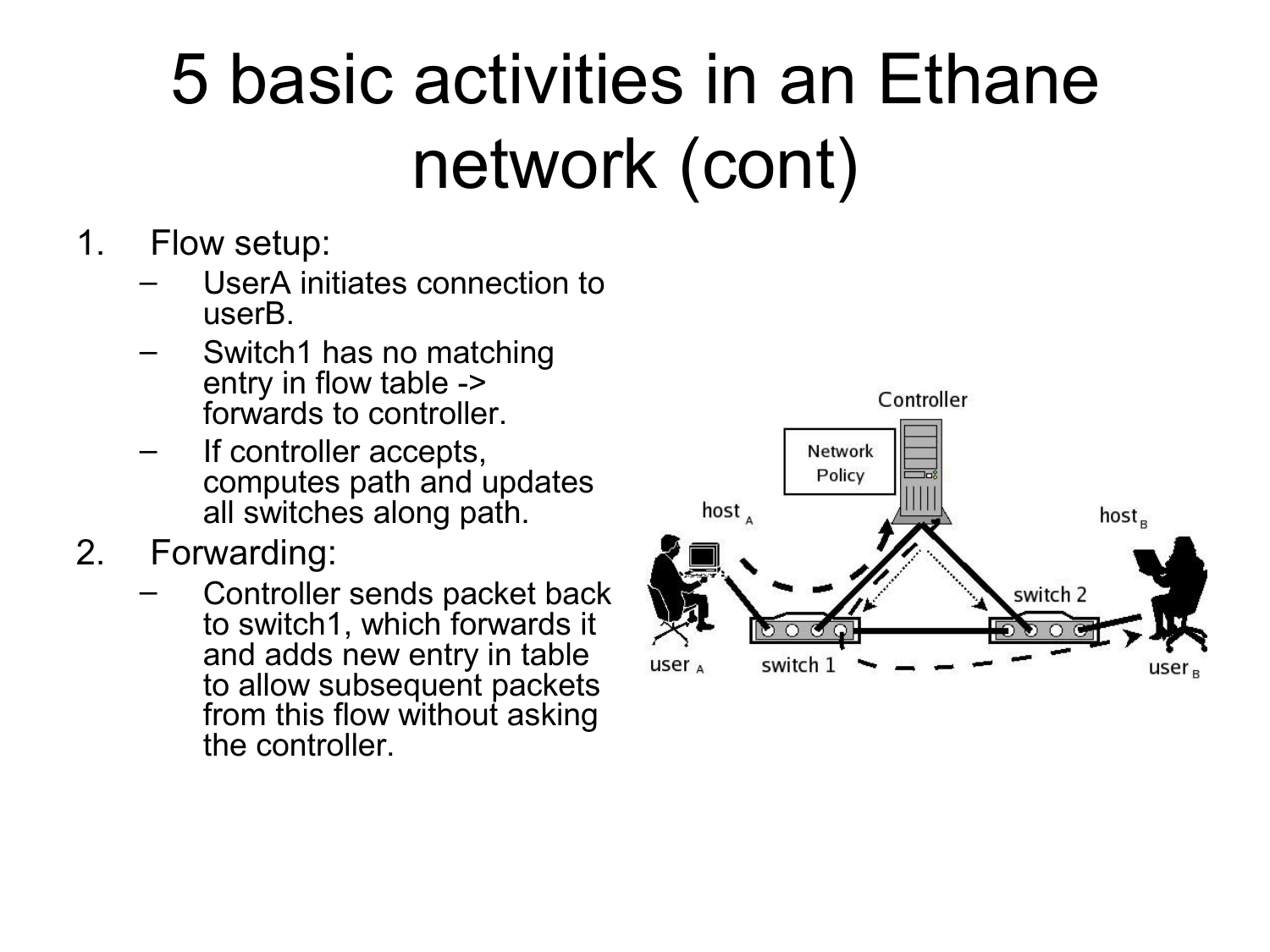#### Ethane switches

- Simpler than Ethernet switches
	- Doesn't need to learn addresses, support VLANs, run routing protocols, etc…
	- Flow table orders of magnitude smaller because only contains active flows.
	- Flow (header) matching is exact, not longest prefix.
- 2 common types of flow table entries:
	- Per-flow: allow action.
	- Per-(misbehaving-)host: drop action.
- Other possible actions/services:
	- Multiple queues, controller tells in which to place flow.
	- NAT: by replacing packet headers.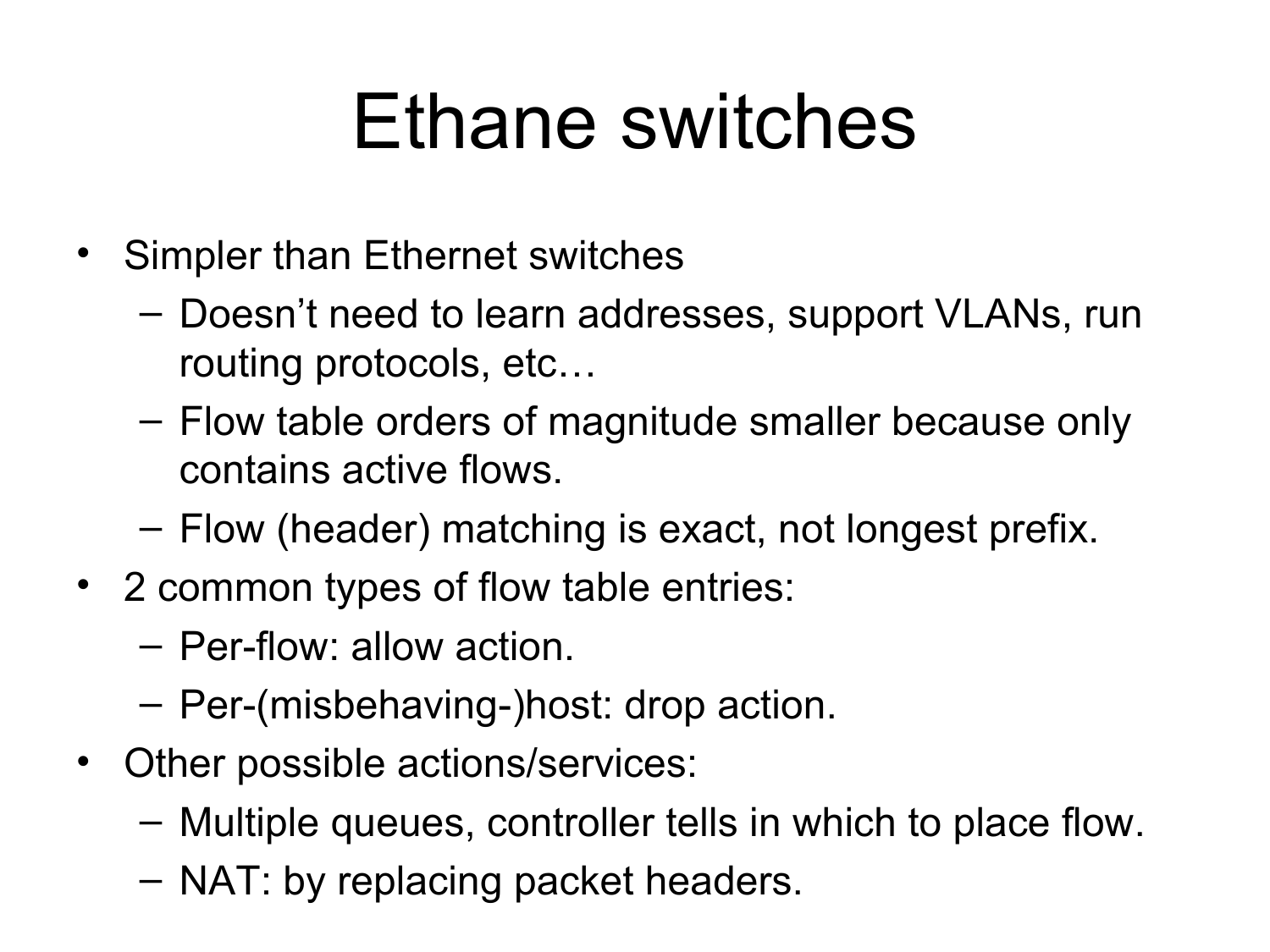## Ethane controller

- Registration:
	- Hosts, users, Switches, protocols, access points ({Switch, port} pairs) must be registered. Directly, or queried from LDAP etc.
- Authentication:
	- Hosts, users, and Switches must authenticate, (e.g., MAC, password, SSL certs).
- Tracking of bindings:
	- Bindings between users, addresses, and access points are logged.
- Enforcing resource limits:
	- Can direct Switches to rate-limit flows.
	- Can limit number of authentication requests per host per access point.
	- More possibilities.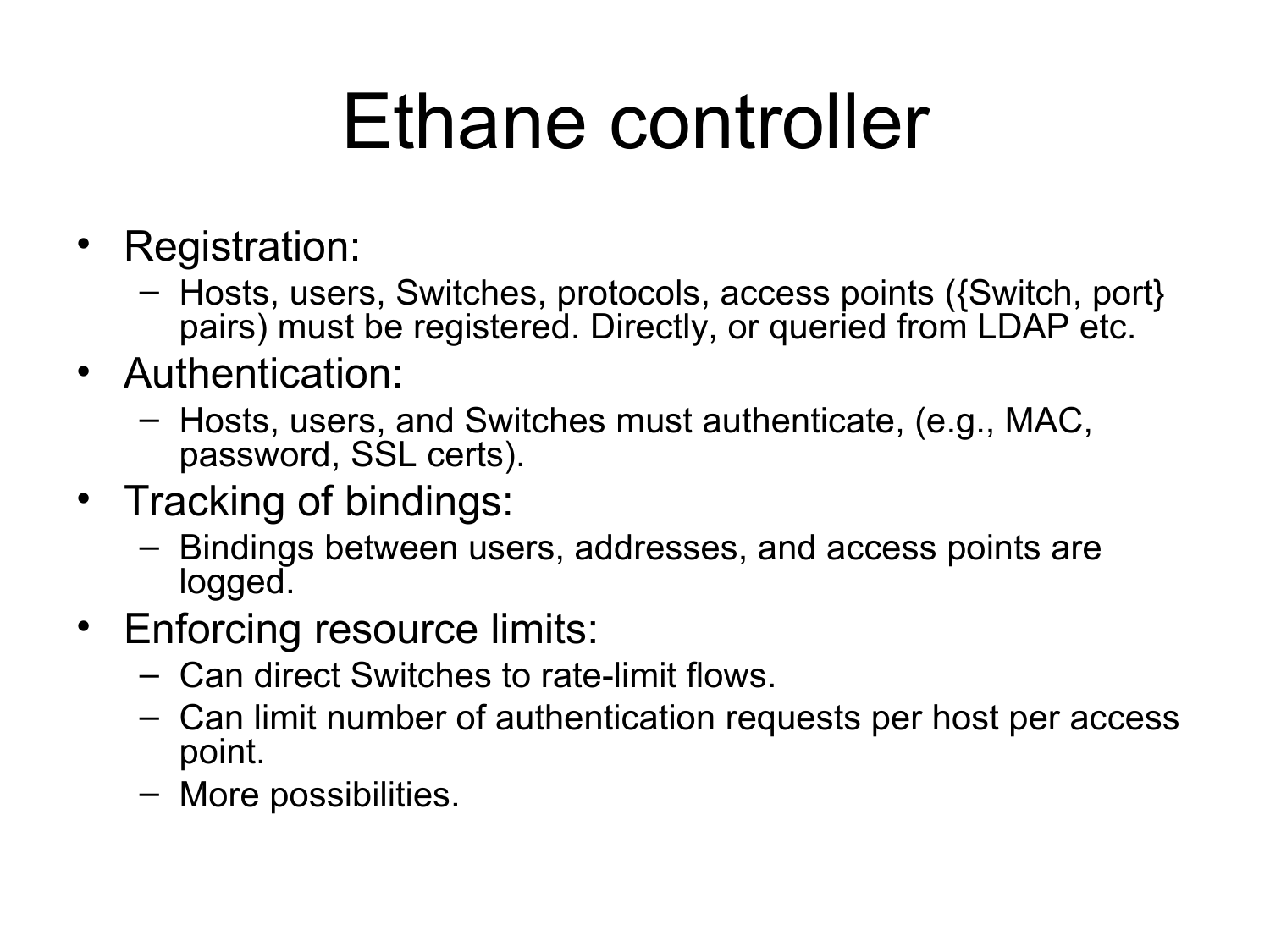## Ethane controller (cont)

- Fault tolerance:
	- Cold standby: secondary controllers participate in same global MST.
		- After primary controller goes down, will take over when MST converges.
		- Simple, but slow recovery: hosts/users have to re-authenticate.
	- Warm standby: a separate MST for each secondary controller.
		- Controllers monitor one another's liveness.
		- Bindings are replicated across controllers.
		- Complex, but faster recovery.
- Fault tolerance and scalability:
	- Multiple active controllers:
		- Switches need to authenticate with only one controller.
		- Spread flow decision queries across multiple controllers.
		- Complex consistency issues etc.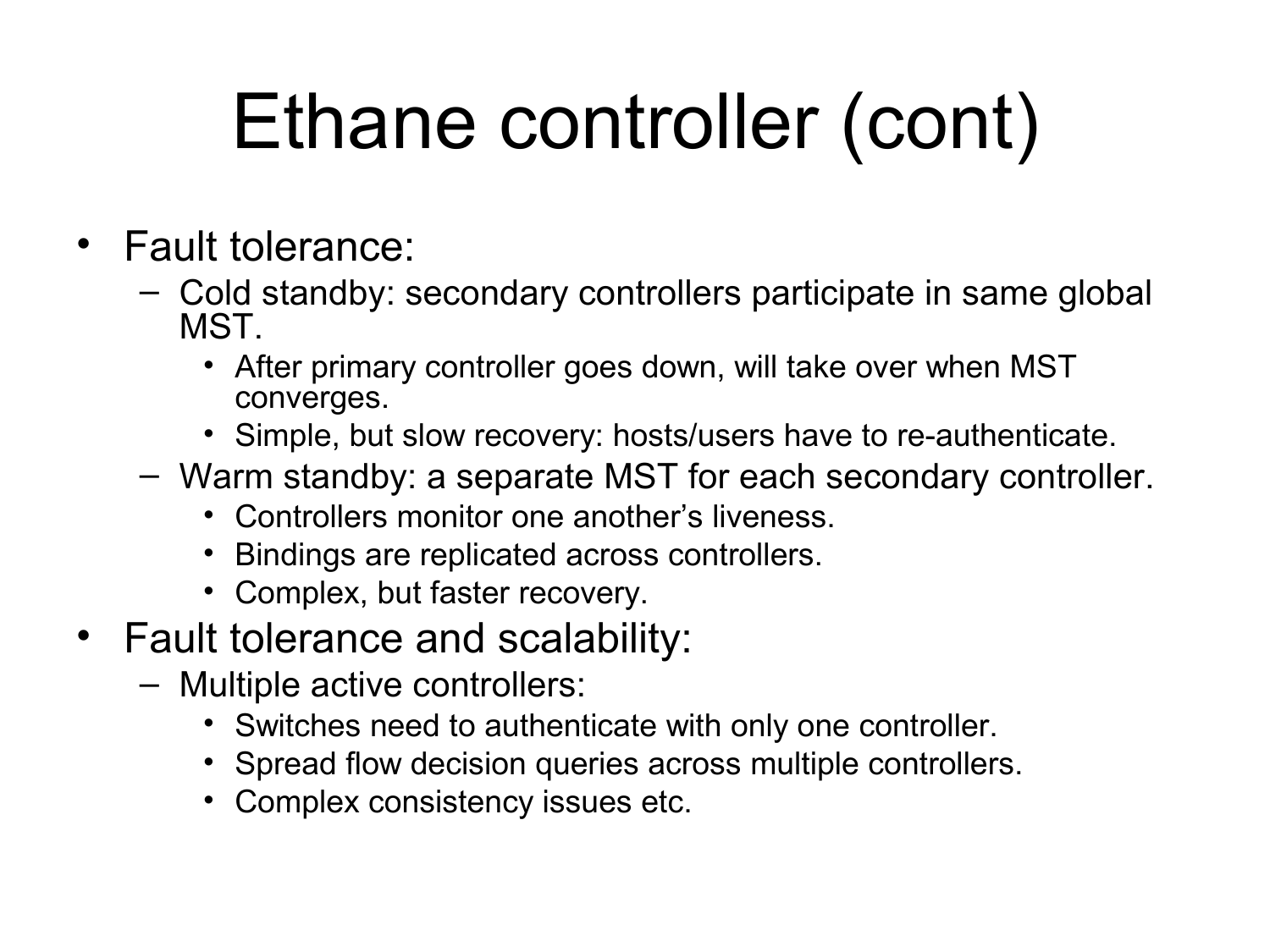## Multicast and broadcast traffic

- In theory:
	- Switch: keeps for each flow a bitmap of ports to forward.
	- Controller: from computed broad/multicast tree, assigns appropriate bits during path setup.
	- Broadcast are mostly discovery protocols, e.g. ARP, which the controller can reply without creating a new flow or broadcasting.
- In practice:
	- ARP causes a significant load on the controller.
	- Might setup a dedicated ARP server, and controller directs ARP traffic there.
	- But what about other disc protocols? Tradeoff: controller implements common protocols, and broadcasts unknown ones with rate-limit.
	- Doesn't scale well, but expecting discovery protocols to go away if Ethane is used widely.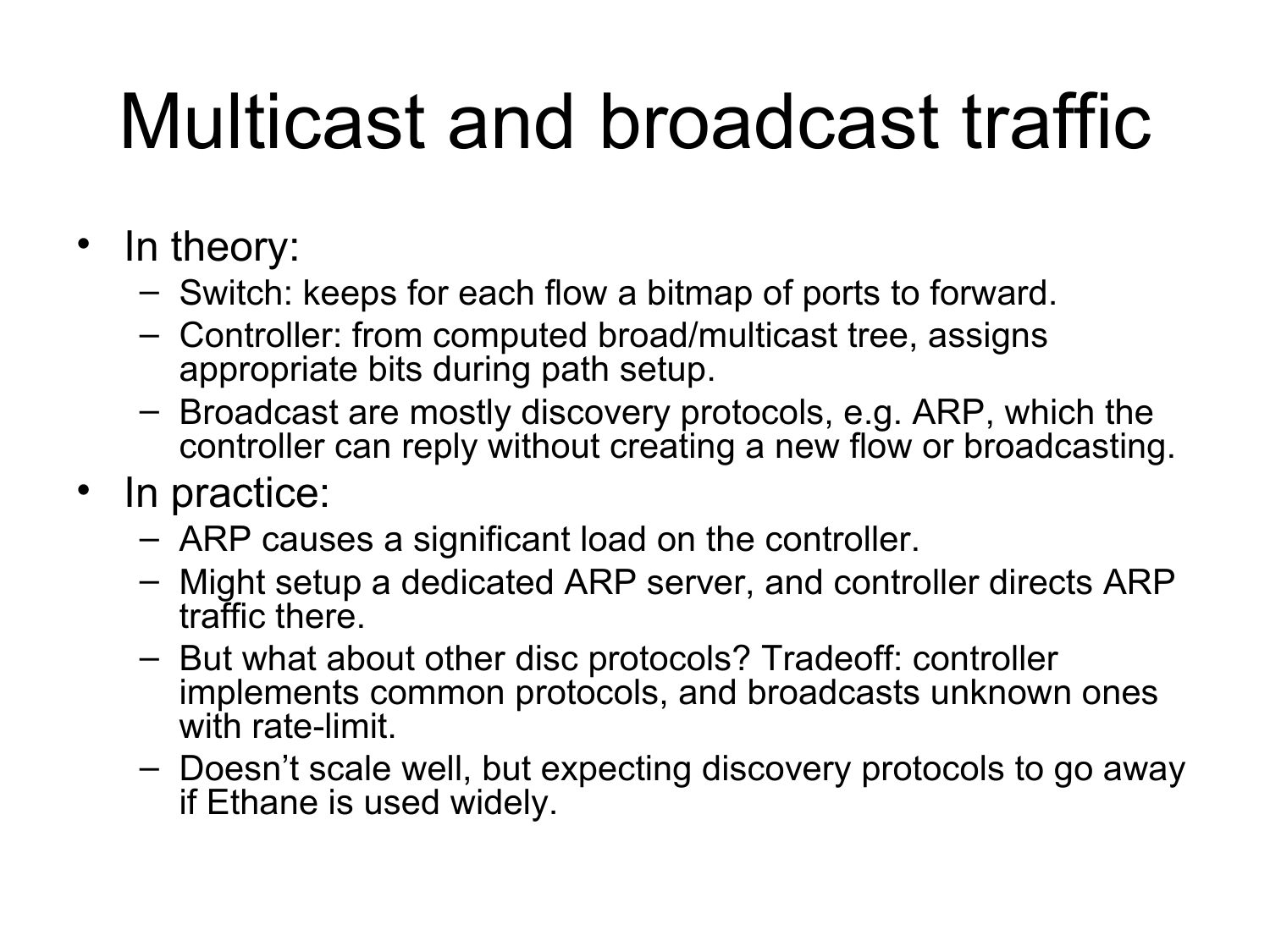## Rules

- Network policy is a set of rules:
	- *[<condition(s)>]:action;*
	- Conditions: conjunction of predicates.
	- Actions: allow, deny, waypoints (list of entities to route the flow through), and outbound-only.
	- Example: [(*usrc="bob")/\(protocol="http")/\(hdst="websrv")]:allow;*
	- Means if the user initiating the flow is bob and the flow protocol is http and the destination is host "websrv", then allow the flow*.*
	- Rules are independent. First rule that matches is used.
- Rule lookups have to be fast.
	- Can't simply compile because of huge namespace of users, hosts, etc
	- So use compilation plus just-in-time creation of search functions.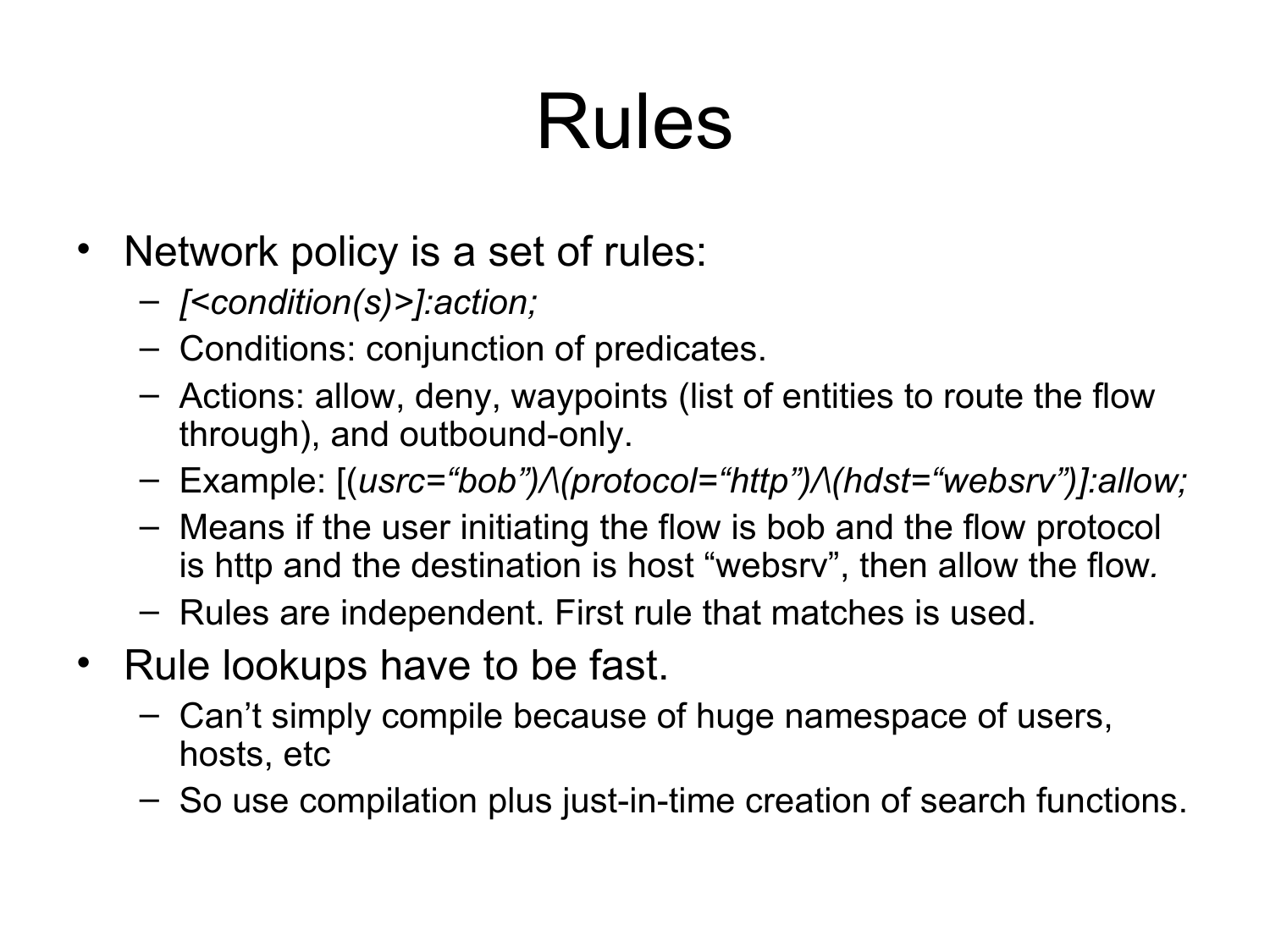## Prototype

- Switches:
	- Wireless access points using WRTSL54GS.
	- 4-port gigabit switches using FPGA.
	- 4-port gigabit switches using desktop PCs.
- Controller:
	- Standard desktop PC.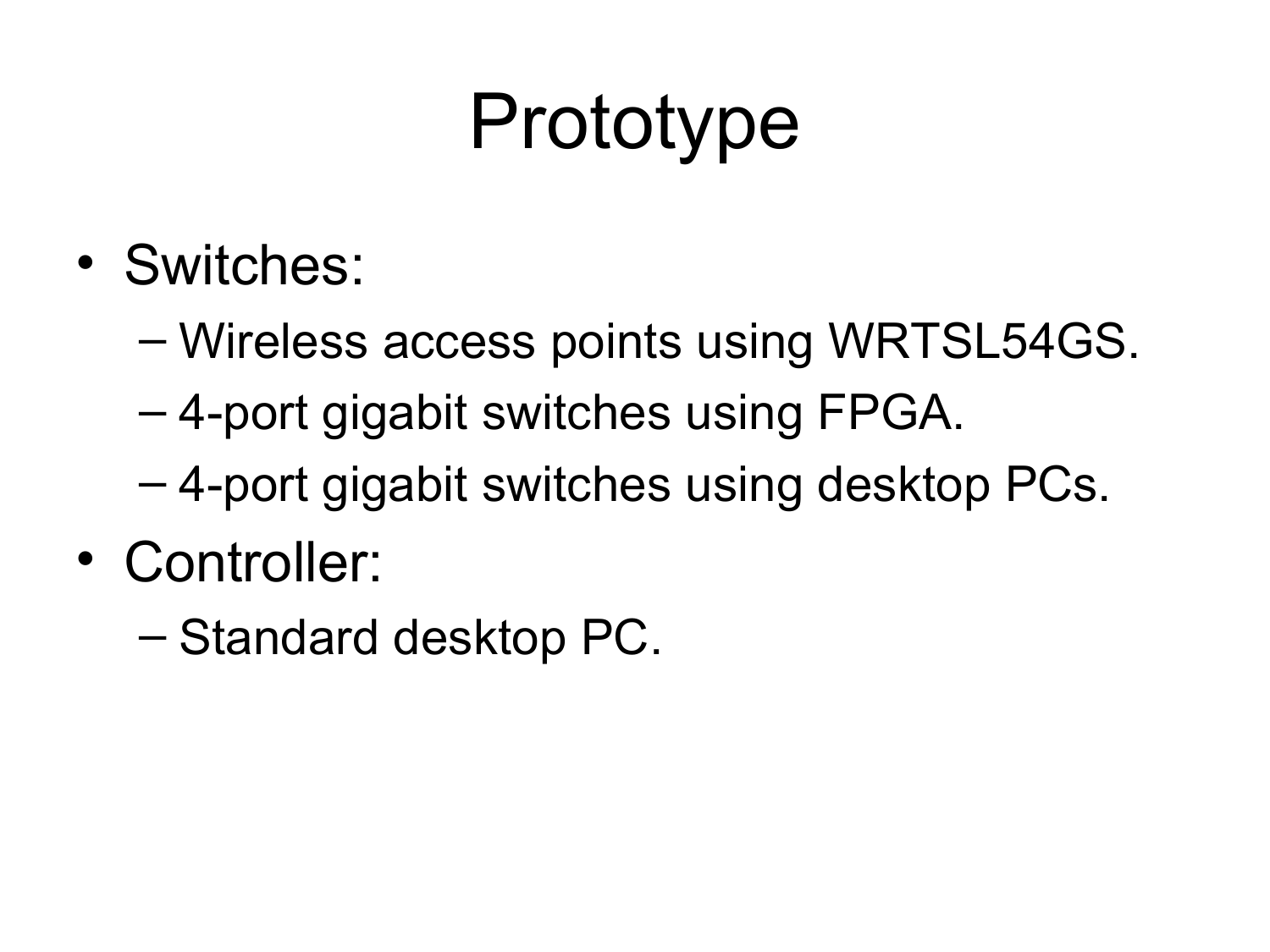# Deployment

- 100Mb/s network
- 11 wired and 8 wireless Switches.
- $\cdot$  ~300 hosts
- Create a network policy that matches existing firewall configs, NATs, router ACLs etc.
- Hosts connected to an Ethane switch port does not require user authentication.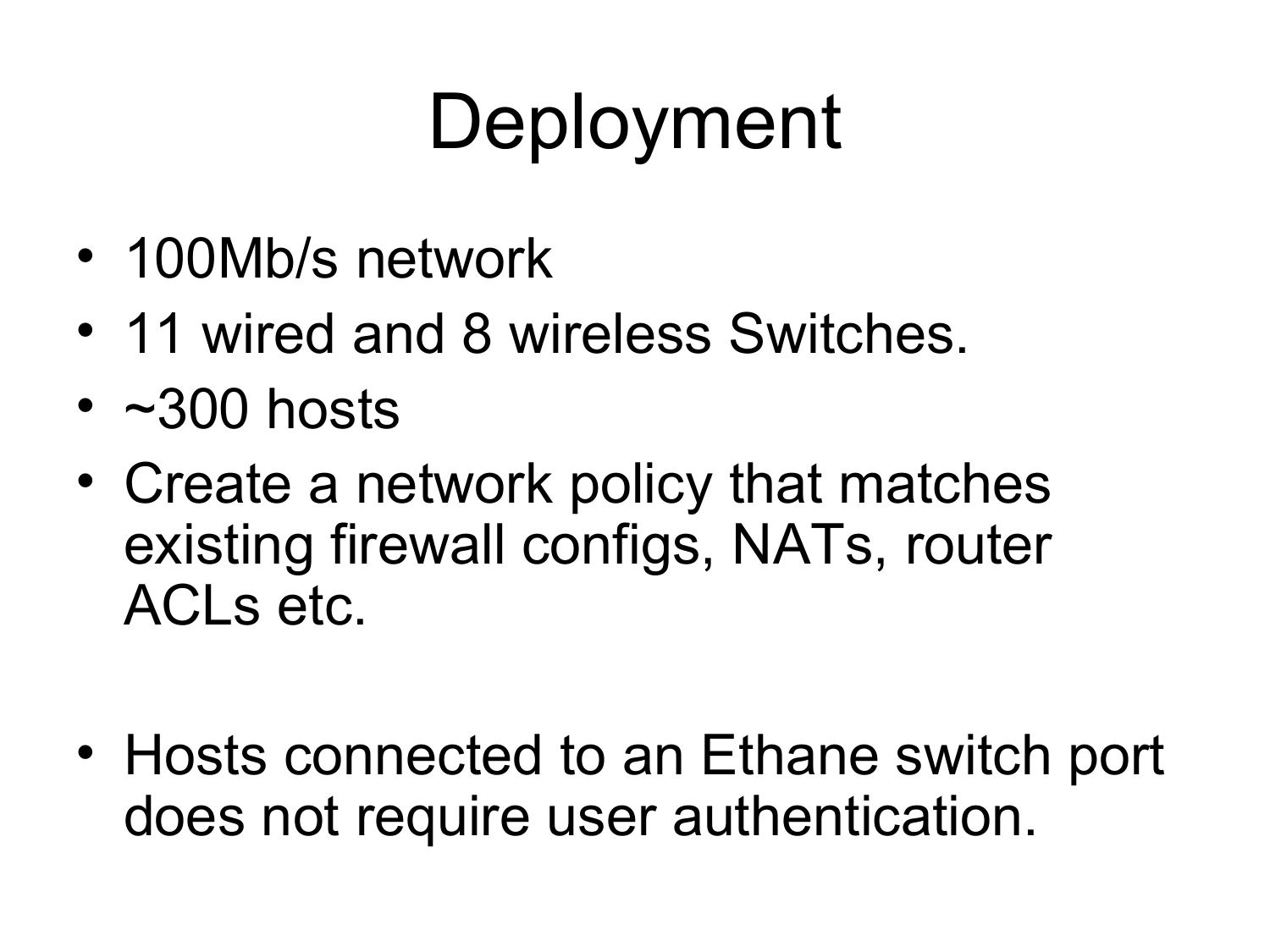#### Evaluation: controller scalability



Figure 6: Flow-setup times as a function of Controller load. Packet sizes were 64B, 128B and 256B, evenly distributed.

• A 22,000-host network observed max 9,000 flow requests per second, suggesting that a single controller can handle 20,000 hosts with flow request setup time under 1.5ms.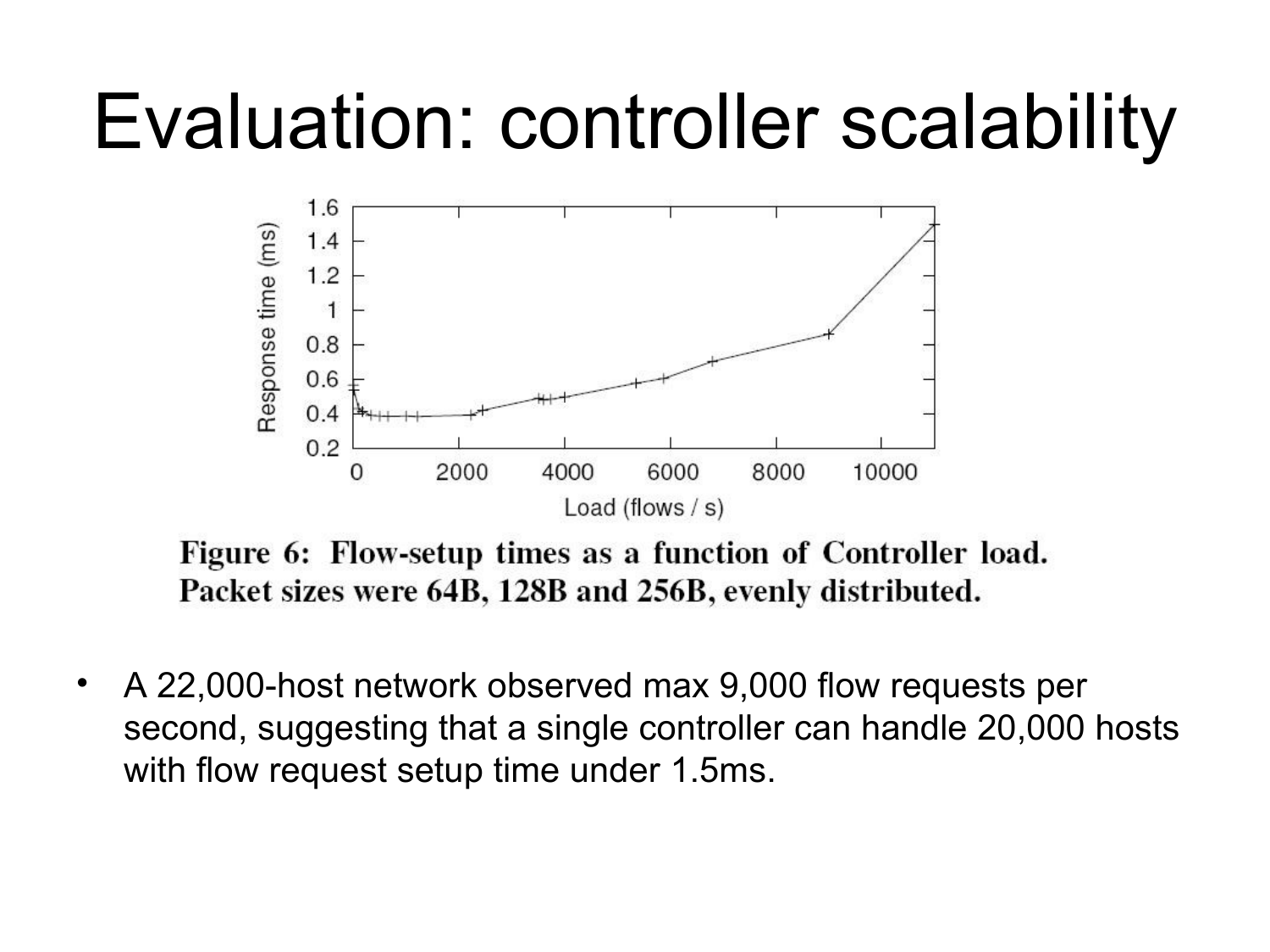#### Evaluation: effect of failures

| Failures                                                     |  |  |  |
|--------------------------------------------------------------|--|--|--|
| Completion time   26.17s   27.44s   30.45s   36.00s   43.09s |  |  |  |

Table 1: Completion time for HTTP GETs of 275 files during which the primary Controller fails zero or more times. Results are averaged over 5 runs.



Round-trip latencies experienced by packets Figure 10: through a diamond topology during link failure.